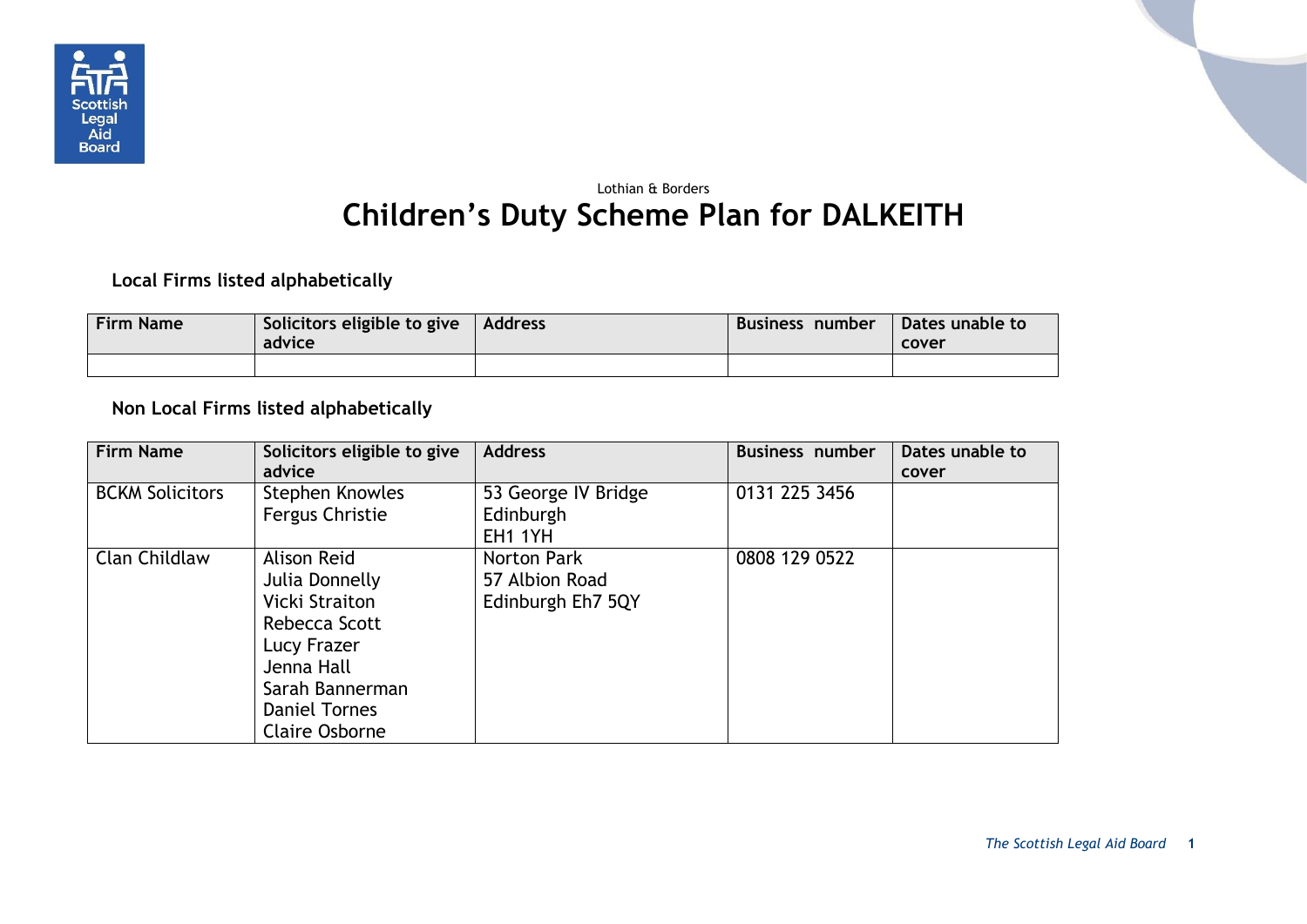| <b>Firm Name</b>      | Solicitors eligible to give   | <b>Address</b>           | <b>Business number</b> | Dates unable to |
|-----------------------|-------------------------------|--------------------------|------------------------|-----------------|
|                       | advice                        |                          |                        | cover           |
| Collins & Co          | <b>Simon Collins</b>          | 18 Cadzow Place          | 0131 661 3210          |                 |
| Defence Lawyers       | Peter Barr                    | Edinburgh                |                        |                 |
| Ltd                   | <b>Christopher MacFarlane</b> | EH7 5SN                  |                        |                 |
|                       | <b>Claire Veitch</b>          |                          |                        |                 |
|                       | Sandy Raeburn                 |                          |                        |                 |
| Corrigan Law          | Sinead Corrigan               | 489 Dumbarton Road       | 07763 704 253          |                 |
|                       |                               | Glasgow                  |                        |                 |
|                       |                               | G11 6SL                  |                        |                 |
| Duncan &              | Douglas McConnell             | <b>First Floor</b>       | 01382 225823           |                 |
| McConnell             | Lisa Campbell                 | <b>6 Panmure Street</b>  |                        |                 |
|                       |                               | Dundee                   |                        |                 |
|                       |                               | DD1 2BW                  |                        |                 |
| Fleming & Reid        | <b>Michael Gallen</b>         | 180 Hope Street          | 0141 331 1144          |                 |
| <b>Solicitors</b>     | <b>Brian Cooney</b>           | Glasgow                  |                        |                 |
|                       |                               | <b>G2 2UE</b>            |                        |                 |
| lan C McCarthy        | lan McCarthy                  | 905 Shettleston Road     | 0141 763 1366          |                 |
| <b>Solicitors</b>     | Jacqueline White              | Glasgow                  |                        |                 |
|                       |                               | <b>G32 7NU</b>           |                        |                 |
| <b>Jonathon Paul</b>  | Jonathon Paul                 | 102 Main Street          | 01389 756785           |                 |
| <b>Solicitors</b>     |                               | Alexandria               |                        |                 |
|                       |                               | <b>Dumbarton G83 OPB</b> |                        |                 |
| Joseph G Boyd &       | Joseph Boyd                   | 41-43 Bread Street       | 07746 767 776          |                 |
| Co Court Lawyers      |                               | Edinburgh                |                        |                 |
|                       |                               | EH3 9AH                  |                        |                 |
| L Kerr Solicitors     | Lauren Kerr                   | 97-99 Glasgow Road       | 0739 374 6024          |                 |
|                       |                               | Dumbarton                |                        |                 |
|                       |                               |                          |                        |                 |
| <b>LKW Solicitors</b> | Khalda Wali                   | 414 Cathcart Road        | 07944 562 909          |                 |
| Ltd                   | Zahra Bhatti                  | Glasgow                  |                        |                 |
|                       | Sofia Liaquat                 | G42 7BZ                  |                        |                 |